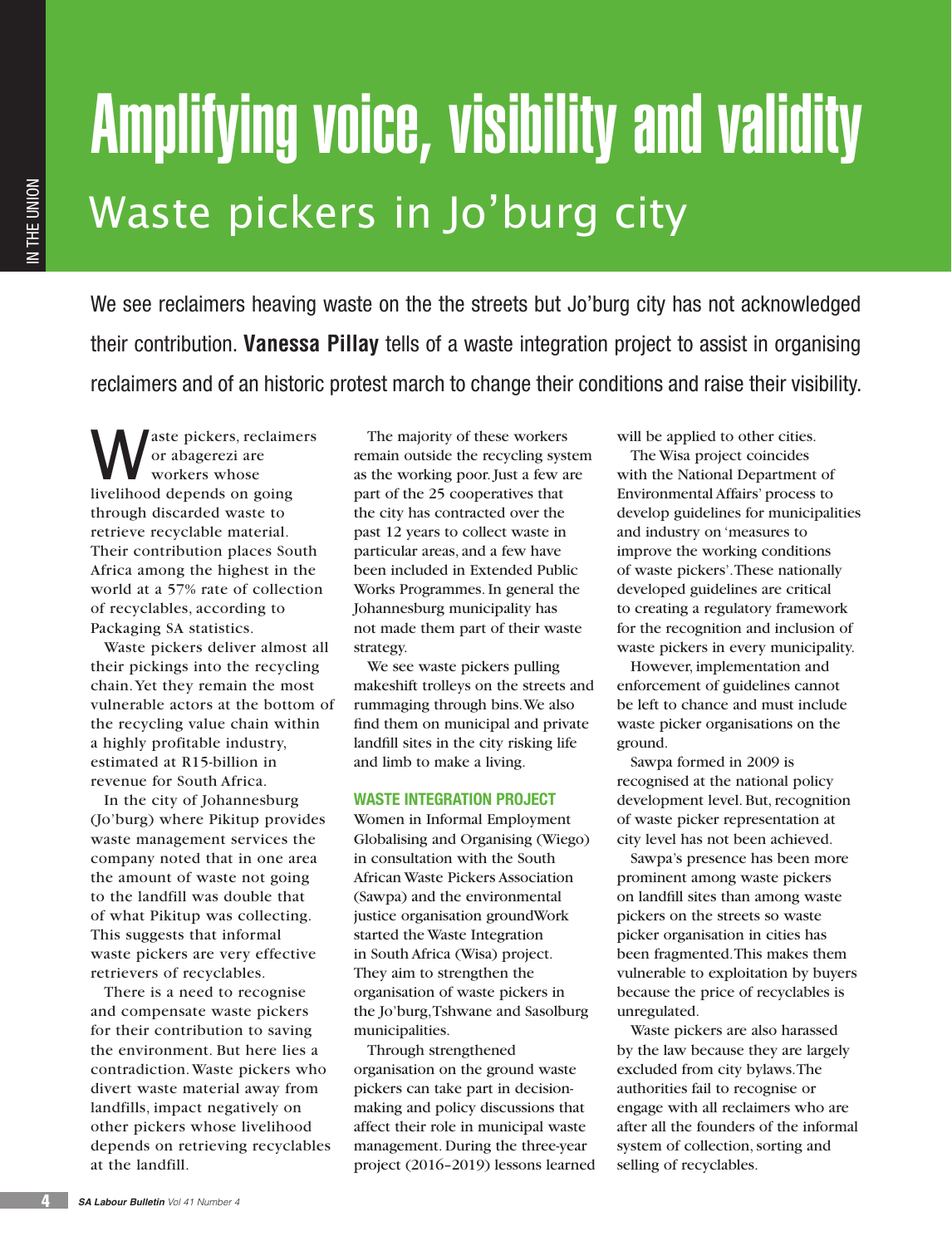*W Matlala*

Without structured forums for negotiation, the city has developed projects and programmes that endanger waste pickers' livelihoods. City officials claim that they cannot consult them because they are not organised. However, the Wisa project found that pickers are indeed organised, mainly around their means of survival and less so on improving their livelihoods and working conditions.

 The Wisa project's main objective is to reverse this situation and achieve democratic waste picker representation and organisation in every city.

# **PROBLEM OF JO'BURG'S PRIVATISATION MODEL**

While the national waste management strategy aims to improve reclaimers' working conditions, Jo'burg city's privatisation of waste management services threatens to displace waste pickers. The city is striving to achieve waste minimisation targets of 40% waste to energy, 33% composting and recycling, 20% waste reduction at source by industry and through consumer education, and 7% to landfills.

The city's policies on waste tend towards a private sector model. However, there are more socially responsible and environmentallyfriendly models that are successful in developing countries like Argentina, Brazil, Colombia and India.

The South African context of rising unemployment forces more and more people into informal work. So waste picking provides a source of income, easy entry and the flexibility to return to it at any time between 'piece jobs'.

The collection, sorting and separation of waste is labour intensive and provides an opportunity for job creation. With decent working conditions and skills development there is the possibility of progression into areas such as treatment, recovery,



*Reclaimers meet to discuss Jo'burg city's privatisation of waste management services which has been disastrous for wastepickers.*

manufacturing and packaging in the recycling economy.

# **SEPARATION@SOURCE: STREET PICKERS**

To achieve its waste minimisation targets by 2040 the city started a Separation@Source programme in 2009.

It began educating households on separating their waste into recyclable materials for collection by contractors. Contractors then sell the recyclables at a profit and the city also pays them to provide this waste management service.

Yet waste pickers have done the same collection, separation and sorting of recyclables for generations except they remain the 'nameless' trolley pushers on the streets. In this way they have given an environmental and public service at no cost to the city.

In August 2016 the city extended its Separation@Source programme and issued a tender to contract private companies to provide waste management services. This service was in middle and high income areas serviced by Pikitup's Randburg, Roodepoort, Midrand, Selby, Norwood and Avalon depots. The impact of this on waste pickers' livelihoods was catastrophic.

Collection from high income areas means that reclaimers get better value recyclables providing

a higher income. Pickers whose collection routes included the northern suburbs reported losses of more than half of what they used to make before residents put their recyclables into provided bags for contractors to pick up. Residents no longer put waste on the kerb-side where pickers can access it.

Of greater concern is that industry is recommending that government introduce a national separation at source programme. Industry has also recommended the continuation of labour intensive collection and separation in order to maximise job opportunities. But the city of Jo'burg has opted for the more expensive contractor model which is also less socially responsible.

## **SEPARATION@SOURCE: LANDFILL PICKERS**

The city has developed targeted waste reduction strategies to divert as much waste as possible away from landfills. This is to save landfill air space and prevent harmful environmental effects. But this has harshly impacted on waste pickers on landfill sites.

When recyclables are separated and collected directly from source (residents, business and industry) it reduces the volume that pickers on the landfill depend on for their livelihood.